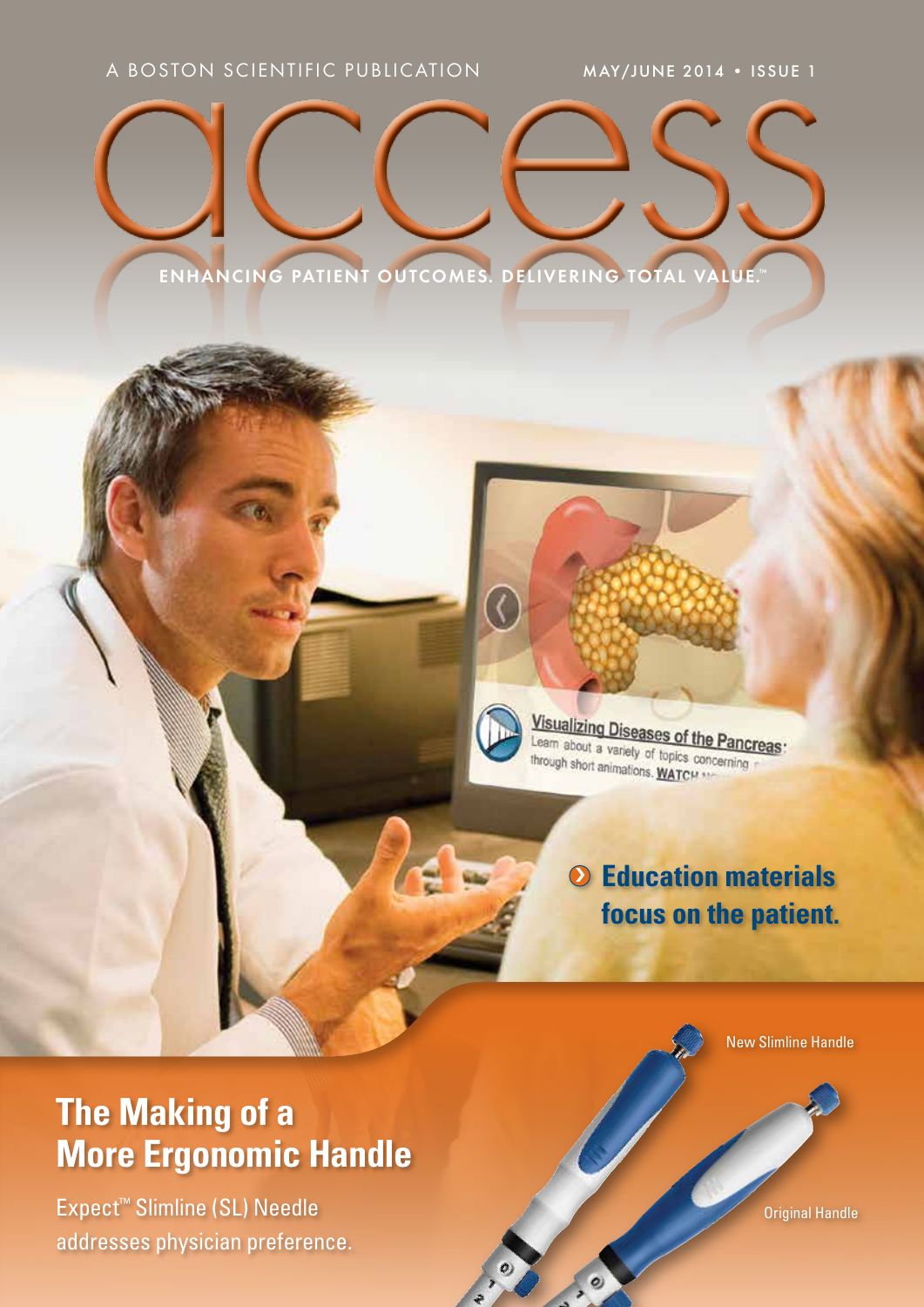## *Inside This Issue*

#### **Articles**













- 2 Designing the Expect<sup>™</sup> Slimline (SL) Handle
- 4 Improving Outcomes through Patient Education

5 Working with the National Pancreas Foundation

6 Preceptorship Brings Master Class Training to Physicians in France







Colon Cancer Risk Assessment

**22 News and New Devices 22 News and New Devices** 

Take the Colorectal Cancer Risk Assessment Quiz to find out. **WHAT' LEVEL** 

9 Boston Scientific

8 Update on

8 An Interview with

Maria Stewart, Director of Health Economics & Reimbursement *Eating After* 

Green Initiatives – Making a Difference

Endoscopy Gurukul

Colorectal cancer and cancer and cancer affects and cancer affects and cancer affects and cancer affects and cancer and cancer affect and cancer and cancer and cancer affect and cancer affect and cancer affect and cancer a estimated **1 in 20 Americans**. 9 Close the Gap Initiative Works to Improve Patient Education and Access to Care





- Now Part of the Paris Institute for Advancing Science 7 Covered WallFlex™
	- Esophageal Stent Receives CE Mark in Europe for Refractory Benign Indication

#### **Case Studies**



10-11 Expect™ Slimline (SL) Needle for EUS FNA





- 15-16 SpyGlass™ Direct Visualization System
- 12-14 WallFlex™ Stents 17-20 Resolution™ Clip Device



*Opt-in to receive ACCESS magazine electronically and email updates on new products, indications and resources. Visit www.bostonscientfic.com/endo-access-subscribe.*